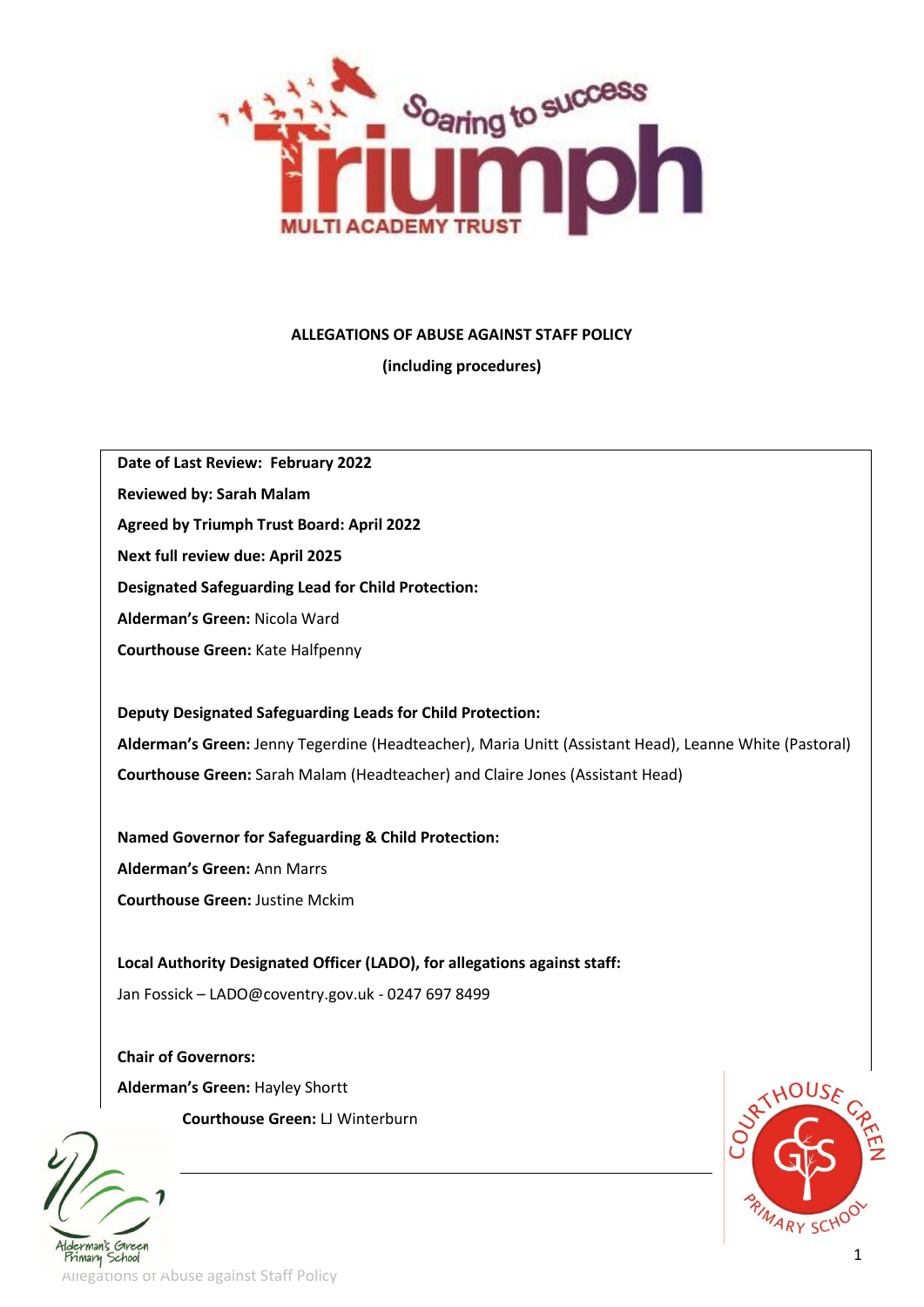# **Contents**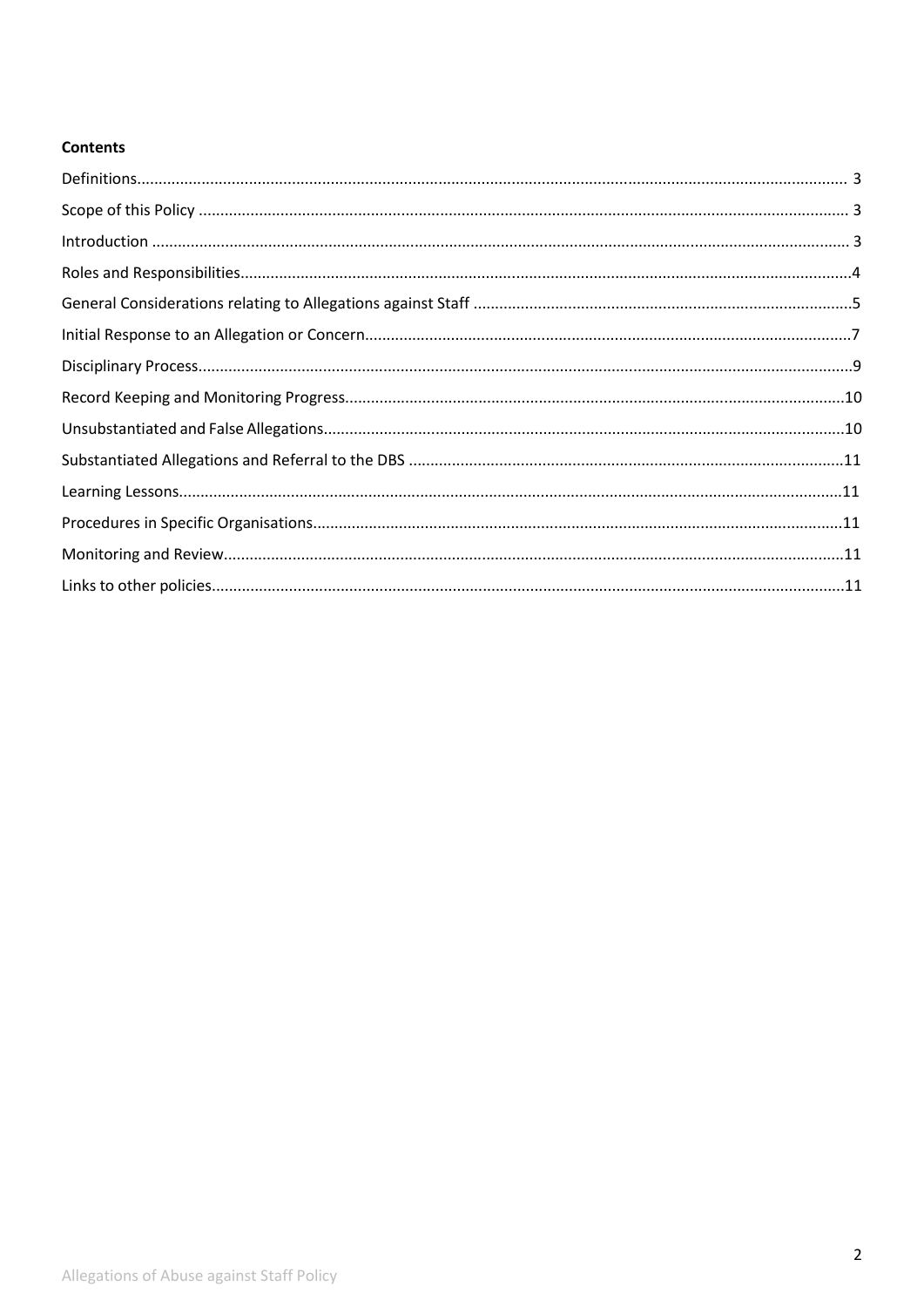## **Definitions**

In this Statement of Procedures for Dealing with Allegations of Abuse against Staff Policy, unless the context otherwise requires, the following expressions shall have the following meanings:

- 'Triumph Trust' means the Trust named at the beginning of this Statement of Procedures for Dealing with Allegations of Abuse against Staff and includes all sites upon which the Trust is undertaking, from time to time, being carried out. Triumph Trust includes; Alderman's Green Primary and Courthouse Green Primary.
- 'Triumph Trust' means the Trust responsible for the management of the Academy and, for all purposes, means the employer of staff at the Trust.
- 'Board' means the board of Directors of the Triumph Trust.
- ''Clerk' means the Clerk to the Board or the Clerk to the Local Governing Board Committee of each primary school within Triumph Trust, as appropriate.
- 'Chair' means the Chair of the Board of the Directors or the Local Governing Board appointed from time to time.
- 'Local Governing Board' means the governing board of the School.
- 'Academy Committee Representatives' means the governors appointed and elected to the Local Governing Board Committee of the School,
- Headteacher means the substantive Headteacher, who is the person with overall responsibility for the day to day management of the school.
- 'School' means the school within Triumph Trust and includes all sites upon which the school undertaking is,
- 'Shared Services Team' means the staff who work in team across Triumph Trust (e.g. HR/ Finance)
- 'Local Authority Designated Officer (LADO)' means the officers working on behalf of Coventry City Council and the Coventry Safeguarding Children Partnership to address, advise and manage allegations and concerns against staff, carers and volunteers by addressing matters of safety and wellbeing of children and young people
- 'Designated Safeguarding Lead (DSL) means the person appointed to take lead responsibility for child protection issues in school

## **Scope of this Policy**

This policy provides information about dealing with allegations against staff and volunteers who have contact with children and young people in their work or activities. They are addressed to employers and organisations responsible for providing services to children. It also takes into account the requirements laid out in the Safeguarding Vulnerable Groups Act 2006, the Protection of Freedoms Act 2012 and the Care Act 2014.

## **Introduction**

All allegations of abuse of children by those who work with children must be taken seriously. Allegations against any person, who works with children, whether in a paid or unpaid capacity, cover a wide range of circumstances. This procedure should be applied when there is such an allegation or concern that a person who works with children, has:

- Behaved in a way that has harmed a child, or may have harmed a child;
- Possibly committed a criminal offence against or related to a child;

• Behaved towards a child or children in a way that indicates he or she may pose a risk of harm to children. These behaviours should be considered within the context of the four categories of abuse (i.e. physical, sexual and emotional abuse and neglect). These include concerns relating to inappropriate relationships between members of staff and children:

- Having a sexual relationship with a child under 18 if in a position of trust in respect of that child, even if consensual (see ss16-19 Sexual Offences Act 2003);
- 'Grooming', i.e. meeting a child under 16 with intent to commit a relevant offence (see s15 Sexual Offences Act 2003);
- Other 'grooming' behaviour giving rise to concerns of a broader child protection nature (e.g. inappropriate text / e-mail messages or images, gifts, socialising etc);
- Possession of indecent photographs / pseudo-photographs of children.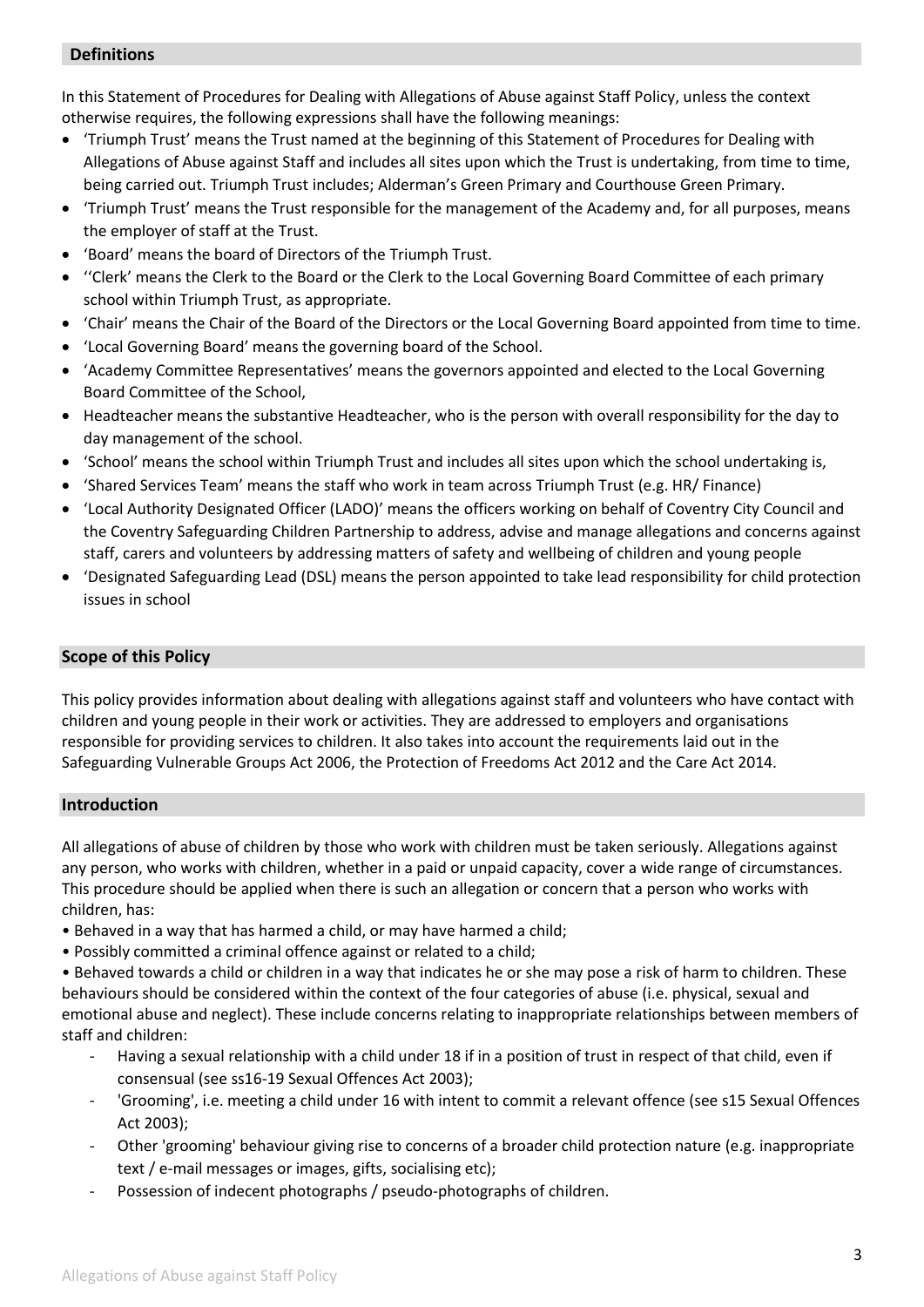If concerns arise about the person's behaviour to her/his own children, the Police and/or Children's Social Care must consider informing the employer in order to assess whether there may be implications for children with whom the person has contact in the school, in which case this procedure will apply. Allegations of historical abuse should be responded to in the same way as contemporary concerns. In such cases, it is important to find out whether the person against whom the allegation is made is still working with children and if so, to inform the person's current employer or voluntary organisation or refer their family for assessment. All references in this document to 'staff or members of staff' should be interpreted as meaning all paid or unpaid staff/professionals and volunteers, including for example foster carers, approved adopters and child minders. This chapter also applies to any person, who manages or facilitates access to an establishment where children are present.

## **Roles and Responsibilities**

Working Together to Safeguard Children states:

*County level and unitary local authorities should ensure that allegations against people who work with children are not dealt with in isolation. Any action necessary to address corresponding welfare concerns in relation to the child or children involved should be taken without delay and in a co-ordinated manner. Local authorities should, in addition, have designated a particular officer, or team of officers (either as part of local multi-agency arrangements or otherwise), to be involved in the management and oversight of allegations against people who work with children. Any such officer, or team of officers, should be sufficiently qualified and experienced to be able to fulfil this role effectively, for example, qualified social workers. Any new appointments to such a role, other than current or former designated officers moving between local authorities, should be qualified social workers. Arrangements should be put in place to ensure that any allegations about those who work with children are passed to the designated officer, or team of officers, without delay.*

*Local authorities should put in place arrangements to provide advice and guidance to employers and voluntary organisations and agencies on how to deal with allegations against people who work with children. Local authorities should also ensure that there are appropriate arrangements in place to liaise effectively with the police and other organisations and agencies to monitor the progress of cases and ensure that they are dealt with as quickly as possible, consistent with a thorough and fair process.* 

Each Local Safeguarding Children's Board (LGSB) member organisation should identify a named senior officer with overall responsibility for:

- Ensuring that the organisation deals with allegations in accordance with this LSCB procedure;
- Resolving any inter-agency issues;
- Liaising with the LSCB on the subject of Allegations against Staff.

The local authority have assigned a Local Authority Designated Officer or team of Designated Officers (LADO) to: • Receive reports about allegations and to be involved in the management and oversight of individual cases;

- Provide advice and guidance to employers and voluntary organisations;
- Liaise with the Police and other agencies;
- Monitor the progress of cases to ensure that they are dealt with as quickly as possible consistent with a thorough and fair process;

• Provide advice and guidance to employers in relation to making referrals to the Disclosure and Barring Service (DBS) and regulatory bodies such as Ofsted, the GMC etc.

Triumph Trust should appoint:

• A designated senior manager to whom allegations or concerns should be reported; this will usually be the Headteacher.

• A deputy to whom reports should be made in the absence of the designated senior manager or where that person is the subject of the allegation or concern. This could be the Deputy Headteacher or the Chair of the Local Governing Board Committee.

• In the case of the Shared Services Team, allegations should be reported to the Executive Headteacher or where that person is the subject of the allegation of concern, the Chair of the Board should receive the report.

The Police detective inspector on the relevant investigation team will:

• Have strategic oversight of the local Police arrangements for managing allegations against staff and volunteers;

• Liaise with the LSCB on the issue;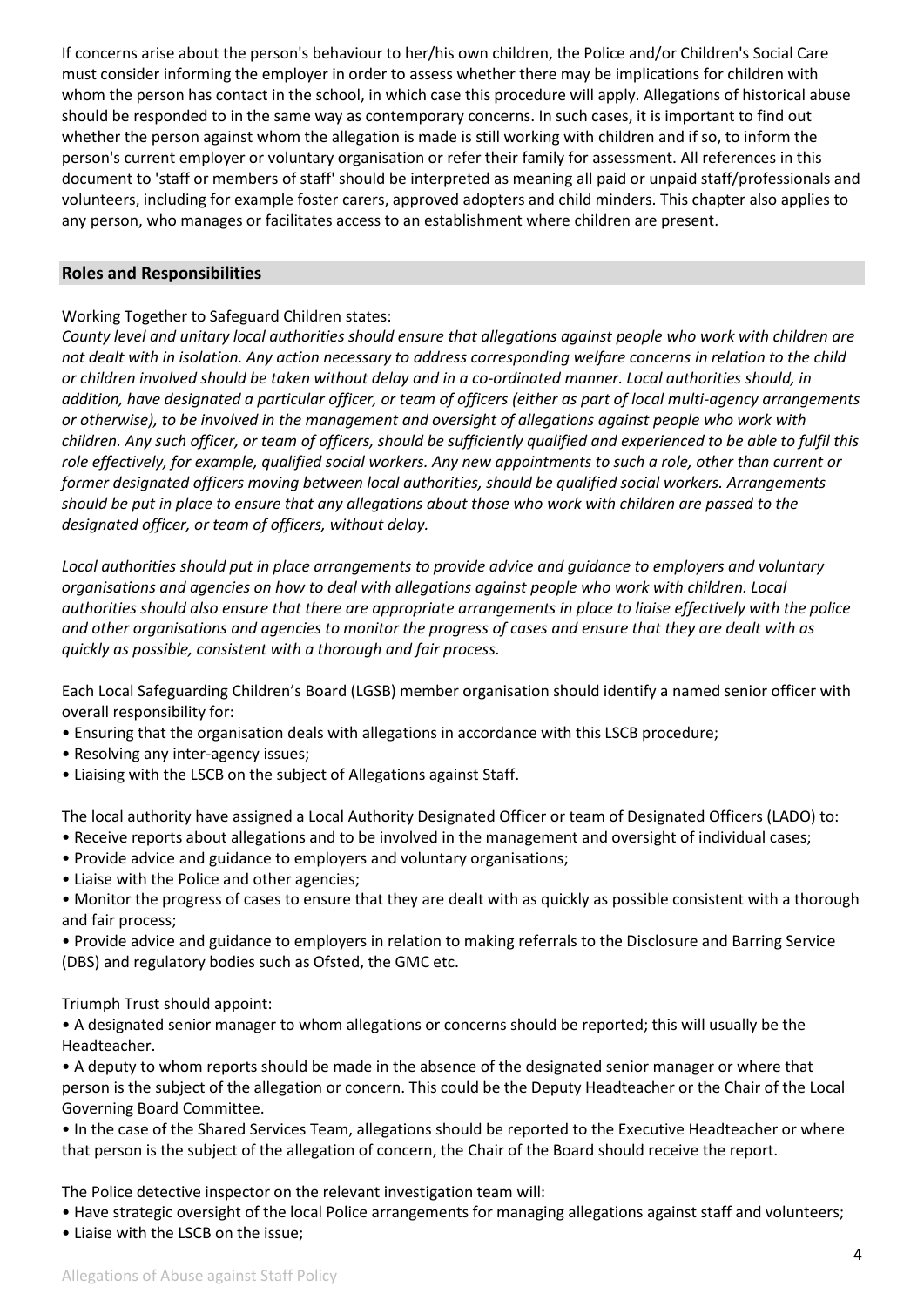- Ensure compliance with these procedures. The Police should designate a detective sergeant/s to:
- Liaise with the Local Authority Designated Officer (LADO);
- Take part in Strategy Meetings;
- Review the progress of cases in which there is a Police investigation;
- Share information as appropriate, on completion of an investigation or related prosecution.

## **General Considerations relating to Allegations against Staff**

### **Persons to be notified**

Triumph Trust must inform the Local Authority Designated Officer (LADO) within one working day when an allegation is made and prior to any further investigation taking place. The LADO will advise the school whether or not informing the parents of the child/ren involved will impede the disciplinary or investigative processes. Acting on this advice, if it is agreed that the information can be fully or partially shared, the employer should inform the parent/s. In some circumstances, however, the parent/s may need to be informed straight away (e.g. if a child is injured and requires medical treatment).

The parent/s and the child, in line with their age and understanding, should be helped to understand the processes involved and be kept informed about the progress of the case and of the outcome where there is no criminal prosecution. This will include the outcome of any disciplinary process, but not the deliberations of, or the information used in, a hearing.

Triumph Trust should seek advice from the LADO, the Police and/or Children's Social Care about how much information should be disclosed to the accused person. Subject to restrictions on the information that can be shared, the school should, as soon as possible, inform the accused person about the nature of the allegation, how enquiries will be conducted and the possible outcome (e.g. disciplinary action, and dismissal or referral to the DBS or regulatory body).

The accused member of staff should:

- Be treated fairly and honestly and helped to understand the concerns expressed and processes involved;
- Be offered appropriate sources of support;
- Be kept informed of the progress and outcome of any investigation and the implications for any disciplinary or related process;
- If suspended, be kept up to date about events in the workplace.

Ofsted should be informed of any allegation or concern made against a member of staff in any day care establishment for children under 8 years of age or against a registered child minder. They should also be invited to take part in any subsequent Strategy Meeting. Children's Social Care should inform Ofsted of all allegations made against a foster carer, prospective adopter, or member of staff in a residential child-care facility.

### **Confidentiality**

Every effort should be made to maintain confidentiality and guard against publicity while an allegation is being investigated or considered. Apart from keeping the child, parents and accused person (where this would not place the child at further risk) up to date with progress of the case, information should be restricted to those who have a need to know in order to protect children, facilitate enquiries, manage related disciplinary or suitability processes.

The Police should not provide identifying information to the press or media, unless and until a person is charged, except in exceptional circumstances (e.g. an appeal to trace a suspect). In such cases, the reasons should be documented and partner agencies consulted beforehand. Section 13 of the Education Act 2011 introduced restrictions implemented in September 2012 on the publication of any information that would identify a teacher who is the subject of an allegation of misconduct that would constitute a criminal offence, where the alleged victim of the offence is a registered pupil at the school.

Such restrictions remain in place unless or until the person is charged with a criminal offence, though they may be dispensed with on the application to the Magistrates' Court by any person, if the court is satisfied that it is in the interests of justice to do so, having regard to the welfare of:

a. The person who is the subject of the allegation; and

b. The victim of the offence to which the allegation relates.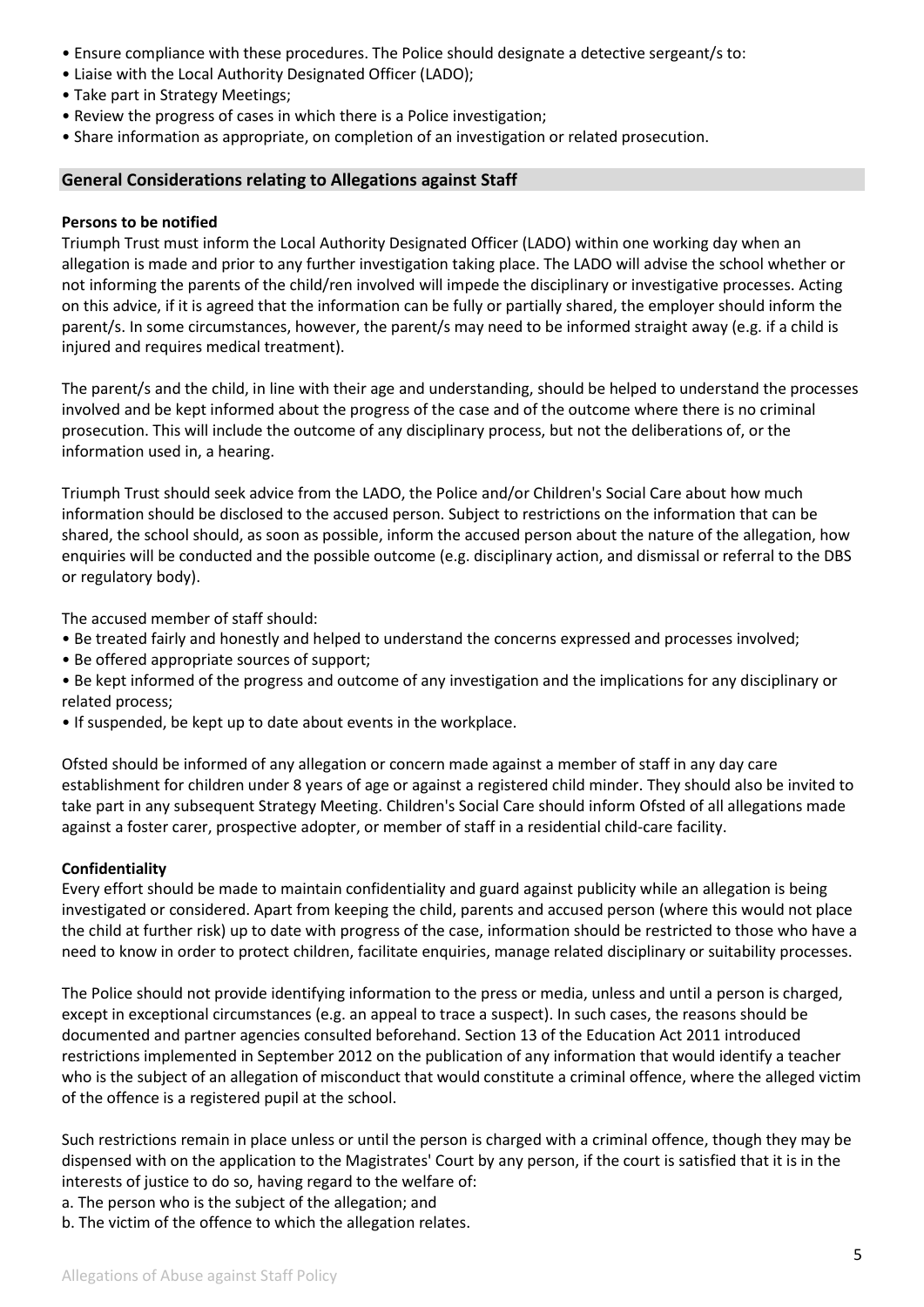There is a right of appeal to the Crown Court.

This restriction will apply to allegations made against any teacher who works at a school, including supply and peripatetic teachers. There is a new offence of publishing any information in breach of these restrictions. Publication includes any communication, in whatever form, which is addressed to the public at large or any section of the public.

It is a defence to show that the person publishing was not aware of the allegation having been made as set out in section 141H 'Defences' of the Act.

## **Support**

Triumph Trust, together with Children's Social Care and/or Police, where they are involved, should consider the impact on the child concerned and provide support as appropriate. Liaison between the agencies should take place in order to ensure that the child's needs are addressed.

As soon as possible after an allegation has been received, the accused member of staff should be advised to contact their union or professional association. Human Resources should be consulted at the earliest opportunity in order that appropriate support can be provided via the academy's occupational health or employee welfare arrangements.

## **Suspension**

Suspension is a neutral act and it should not be automatic, and should be made in consultation with HR advice. It should be considered in any case where:

- There is cause to suspect a child is at risk of harm; or
- The allegation warrants investigation by the Police; or
- The allegation is so serious that it might be grounds for dismissal.

The possible risk of harm to children should be evaluated and managed in respect of the child/ren involved and any other children in the accused member of staff's home, work or community life.

If a Strategy Meeting is to be held or if Children's Social Care or the Police are to make enquiries, the LADO should canvass their views on suspension and inform the school. Only the school, however, has the power to suspend an accused employee and they cannot be required to do so by a local authority or Police. If a suspended person is to return to work, the school should consider what help and support might be appropriate (e.g. a phased return to work and/or provision of a mentor), and also how best to manage the member of staff's contact with the child concerned, if still in the workplace.

## The ACAS statutory Code of Practice states,

*"Where there appears to be serious misconduct, or risk to property or other people, a period of suspension with pay should be considered while the case is being investigated. This allows tempers to cool and hasty action to be avoided. Any suspension must be with pay unless the contract of employment allows suspension without pay, and any period of suspension should be as short as possible. Tell the employee exactly why they are being suspended, and that they will be called in for a disciplinary meeting as soon as possible."* 

### **Resignations and 'compromise agreements'**

Every effort should be made to reach a conclusion in all cases even if:

• The individual refuses to cooperate, having been given a full opportunity to answer the allegation and make representations;

• It may not be possible to apply any disciplinary sanctions if a person's period of notice expires before the process is complete.

'Compromise agreements' must not be used (i.e. where a member of staff agrees to resign provided that disciplinary action is not taken and that a future reference is agreed). A settlement/compromise agreement which prevents the school from making a DBS referral when the criteria are met for so doing would likely result in a criminal offence being committed for failure to comply with the duty to refer.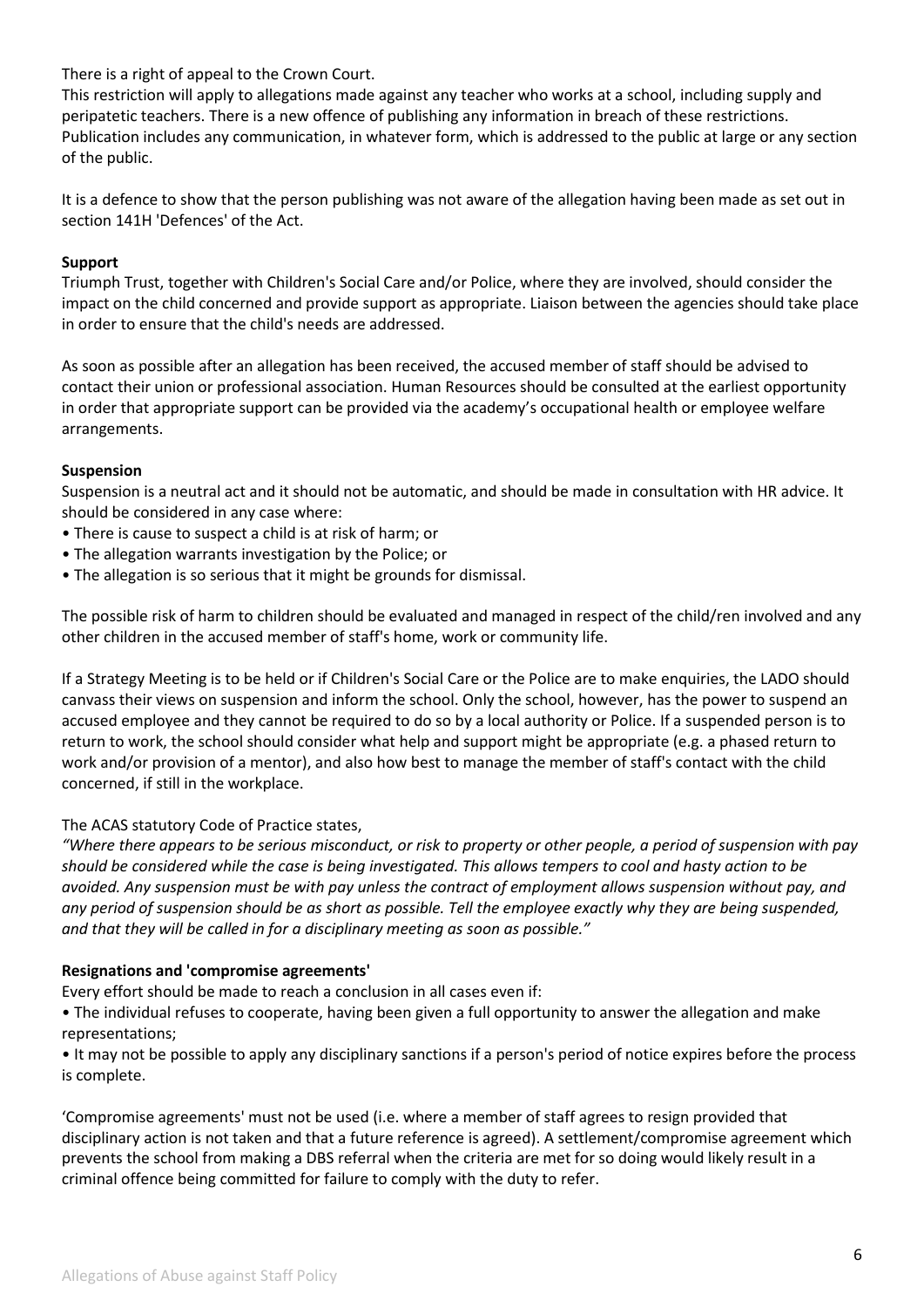### **Organised abuse**

Investigators should be alert to signs of organised or widespread abuse and/or the involvement of other perpetrators or institutions. They should consider whether the matter should be dealt with in accordance with complex abuse procedures which, if applicable, will take priority.

### **Whistle-blowing**

All staff should be made aware of Triumph Trust's Whistle-blowing policy and feel confident to voice concerns about the attitude or actions of colleagues. If a member of staff believes that a reported allegation or concern is not being dealt with appropriately by their organisation, they should report the matter to the LADO.

## **Initial Response to an Allegation or Concern**

An allegation against a member of staff may arise from a number of sources (e.g. a report from a child, a concern raised by another adult in the organisation, or a complaint by a parent). It may also arise in the context of the member of staff and their life outside work or at home.

The person to whom an allegation or concern is first reported should treat the matter seriously and keep an open mind. They should not:

- Investigate or ask leading questions if seeking clarification;
- Make assumptions or offer alternative explanations;
- Promise confidentiality, but give assurance that the information will only be shared on a 'need to know' basis.

They should:

• Make a written record of the information (where possible in the child/adult's own words), including the time, date and place of incident/s, persons present and what was said;

• Sign and date the written record;

• Immediately report the matter to the designated senior manager (as detailed above in Section 2 "Roles and Responsibilities") or the deputy in their absence or; where the designated senior manager is the subject of the allegation report to the deputy or other appropriate senior manager.

When informed of a concern or allegation, the designated senior manager should not investigate the matter or interview the member of staff, child concerned or potential witnesses. They should:

• Obtain written details of the concern/allegation, signed and dated by the person receiving (not the child/adult making the allegation);

- Approve and date the written details;
- Record any information about times, dates and location of incident/s and names of any potential witnesses.

The designated senior manager should report the allegation to the LADO and discuss the decision in relation to the agreed threshold criteria. Referrals should not be delayed in order to gather information and a failure to report an allegation or concern in accordance with procedures is a potential disciplinary matter. If an allegation requires immediate attention, but is received outside normal office hours, the designated senior manager should consult the Children's Social Care emergency duty team or local Police and inform the LADO as soon as possible. If a Police officer receives an allegation, they should, without delay, report it to the designated detective sergeant on the relevant investigation team. The detective sergeant should then immediately inform the LADO. Similarly an allegation made to Children's Social Care should be immediately reported to the LADO.

There are up to three strands in the consideration of an allegation:

- A Police investigation of a possible criminal offence;
- Children's Social Care enquiries and/or assessment about whether a child is in need of protection or services;
- Consideration by an employer of disciplinary action.

The LADO and the designated senior manager should consider first whether further details are needed and whether there is evidence or information that establishes that the allegation is false or malicious. Care should be taken to ensure that the child is not confused as to dates, times, locations or identity of the member of staff.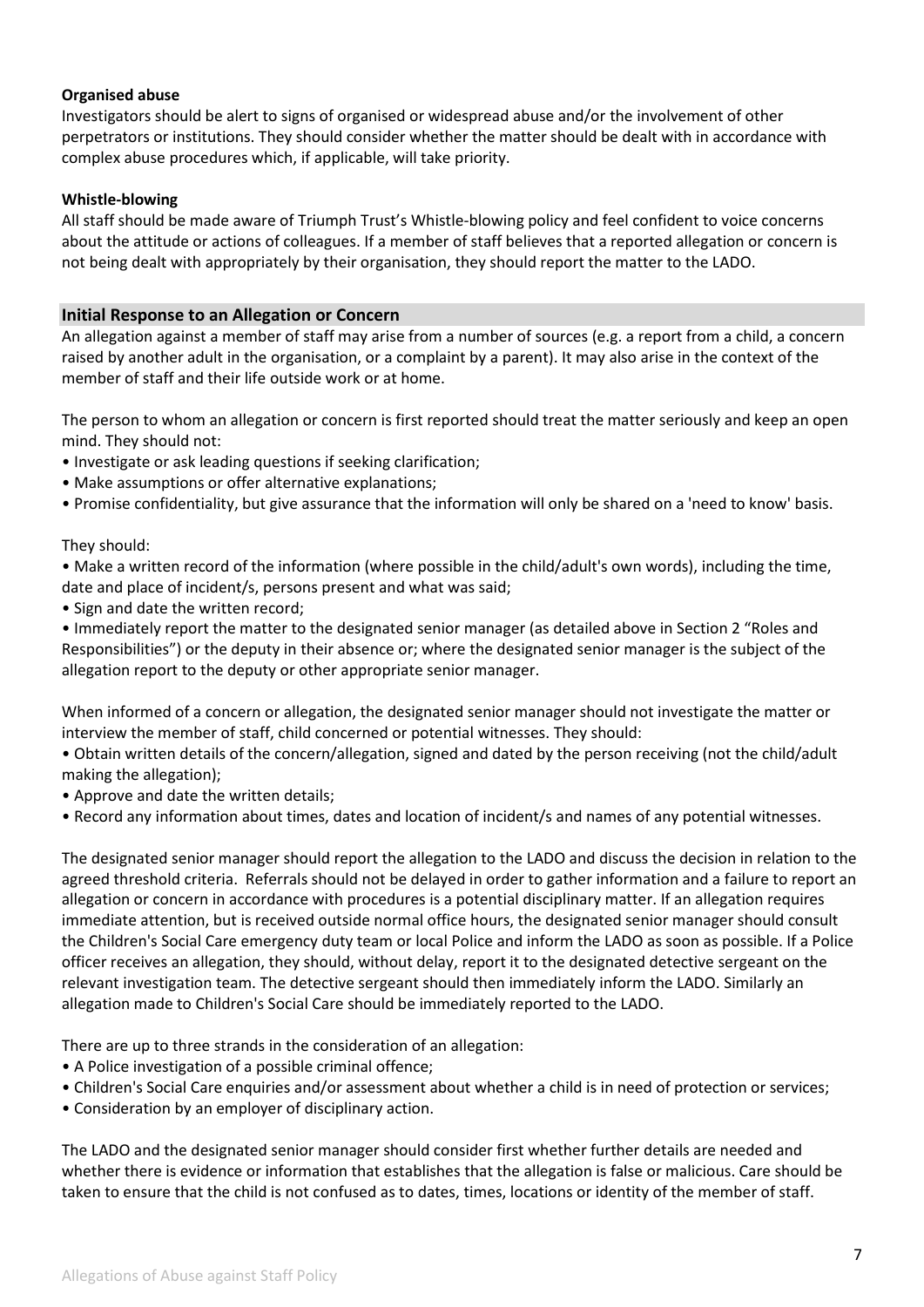If the allegation is not demonstrably false and there is cause to suspect that a child is suffering or is likely to suffer significant harm, the LADO should refer to Children's Social Care and ask them to convene an immediate Strategy Meeting:

• If a child is not believed to have suffered, or to be likely to suffer Significant Harm but a Police investigation will continue, the Local Authority Designated Officer (LADO) should conduct this discussion with the Police, the designated senior manager and any other agencies involved to evaluate the allegation and decide how it should be dealt with;

• This evaluation discussion should take place within one working day and must consider how to take matters forward in a criminal process parallel with a disciplinary process or whether any disciplinary action will need to await the completion of the Police enquiries and/or prosecution. The progress should be reviewed by the Police no later than four weeks after the initial evaluation meeting and thereafter at fortnightly or monthly intervals.

## **Strategy Meeting**

Wherever possible, a Strategy Meeting should take the form of a meeting. However, on occasions a telephone discussion may be justified. The following is a list of possible participants:

- LADO;
- Social care manager to chair (if a Strategy Meeting);
- Relevant social worker and their manager;
- Detective sergeant;

• The Designated and/or named Safeguarding Children Health Professional (CCG); and always when an allegation concerns a health agency worker /professional;

- Consultant paediatrician;
- Designated senior manager for the employer concerned;
- Human resources representative;
- Legal adviser where appropriate;
- Senior representative of the employment agency or voluntary organisation if applicable;
- Manager from the fostering service provider when an allegation is made against a foster carer;
- Supervising social worker when an allegation is made against a foster carer;
- Those responsible for regulation and inspection where applicable (e.g. CQC,GMC or Ofsted);
- Where a child is placed or resident in the area of another authority, representative/s of relevant agencies;
- Complaints officer if the concern has arisen from a complaint.

The Strategy Meeting should:

- Decide whether there should be a Section 47 Enquiry and/or Police investigation and consider the implications;
- Consider whether any parallel disciplinary process can take place and agree protocols for sharing information;
- Consider the current allegation in the context of any previous allegations or concerns;
- Where appropriate, take account of any entitlement by staff to use reasonable force to control or restrain children (e.g. section 93, Education and Inspections Act 2006 in respect of teachers and authorised staff);
- Consider whether a complex abuse investigation is applicable; see Organised and Complex Abuse Procedure;
- Plan enquiries if needed, allocate tasks and set timescales;
- Decide what information can be shared, with whom and when.

The Strategy Meeting should also:

• Ensure that arrangements are made to protect the child/ren involved and any other child/ren affected, including taking emergency action where needed;

• Consider what support should be provided to all children who may be affected;

• Consider what support should be provided to the member of staff and others who may be affected and how they will be kept up to date with the progress of the investigation;

- Ensure that investigations are sufficiently independent;
- Make recommendations where appropriate regarding suspension, or alternatives to suspension;
- Identify a lead contact manager within each agency;

• Agree protocols for reviewing investigations and monitoring progress by the LADO, having regard to the target timescales;

- Consider issues for the attention of senior management (e.g. media interest, resource implications);
- Consider reports for consideration of barring;
- Consider risk assessments to inform the employer's safeguarding arrangements;
- Agree dates for future Strategy Meetings.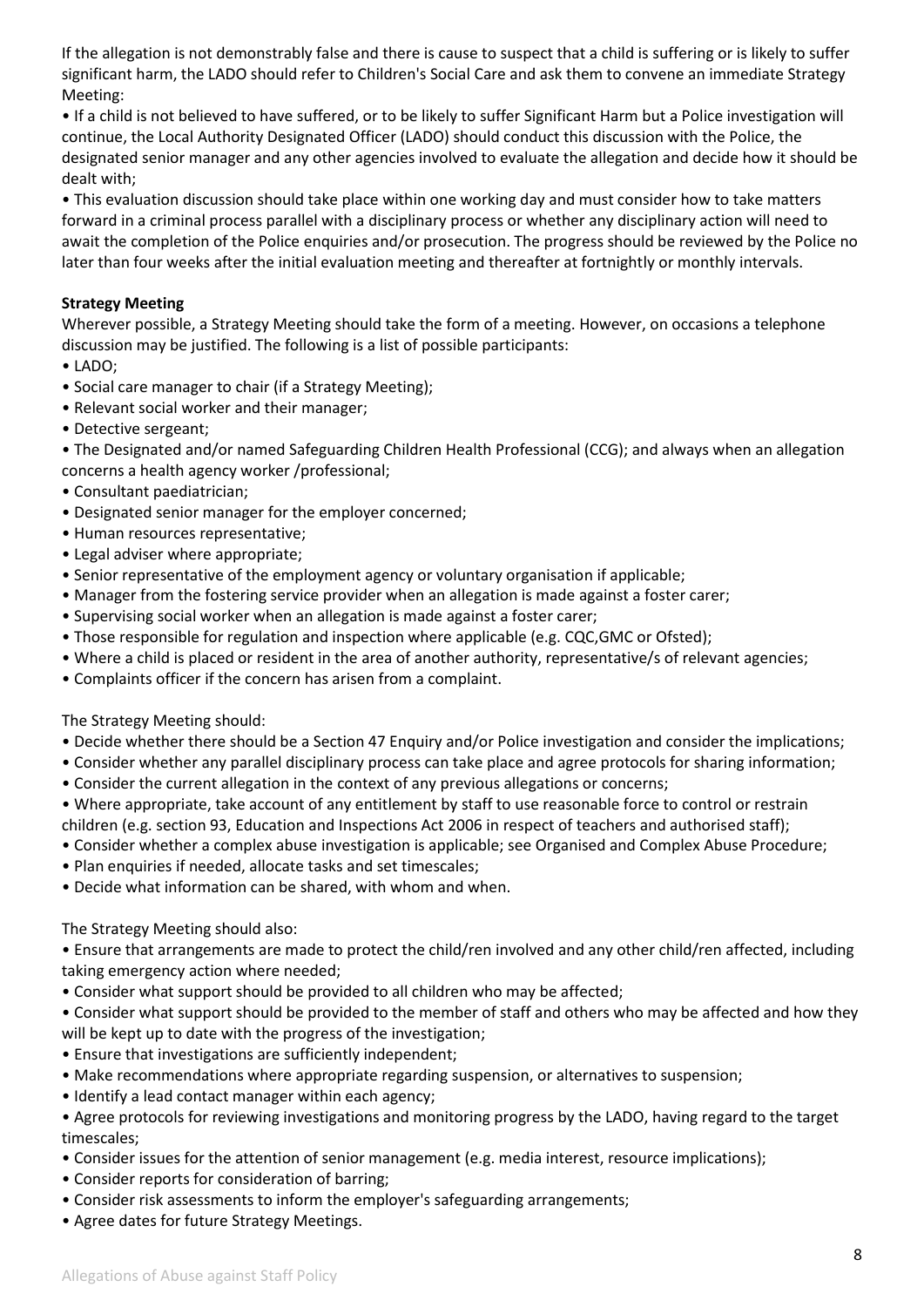A final Strategy Meeting should be held to ensure that all tasks have been completed, including any referrals to the DBS if appropriate, and, where appropriate, agree an action plan for future practice based on lessons learnt. The Strategy Meeting should take in to account the following definitions when determining the outcome of allegation investigations:

1. Substantiated: there is sufficient identifiable evidence to prove the allegation;

2. False: there is sufficient evidence to disprove the allegation;

3. Malicious: there is sufficient evidence to disprove the allegation and there has been a deliberate act to deceive; 4. Unsubstantiated: this is not the same as a false allegation. It means that there is insufficient evidence to either prove or disprove the allegation; the term therefore does not imply guilt or innocence.

Allegations against staff in their personal lives

If an allegation or concern arises about a member of staff, outside of their work with children, and this may present a risk of harm to child/ren for whom the member of staff is responsible, the general principles outlined in these procedures will still apply.

The Strategy Meeting should decide whether the concern justifies:

• Approaching the member of staff's employer for further information, in order to assess the level of risk of harm; and/or

• Inviting the employer to a further Strategy Meeting about dealing with the possible risk of harm.

If the member of staff lives in a different authority area to that which covers their workplace, liaison should take place between the relevant agencies in both areas and a joint Strategy Meeting convened.

In some cases, an allegation of abuse against someone closely associated with a member of staff (e.g. partner, member of the family or other household member) may present a risk of harm to child/ren for whom the member of staff is responsible. In these circumstances, a Strategy Meeting should be convened to consider:

- The ability and/or willingness of the member of staff to adequately protect the child/ren;
- Whether measures need to be put in place to ensure their protection;
- Whether the role of the member of staff is compromised.

### **Disciplinary Process**

Disciplinary or suitability process and investigations

The LADO and the designated senior manager should discuss whether disciplinary action is appropriate in all cases where:

• It is clear at the outset or decided by a Strategy Meeting that a Police investigation or LA Children's Social Care enquiry is not necessary; or

• The employer or LADO is informed by the Police or the Crown Prosecution Service that a criminal investigation and any subsequent trial is complete, or that an investigation is to be closed without charge, or a prosecution discontinued. The discussion should consider any potential misconduct or gross misconduct on the part of the member of staff, and take into account:

- Information provided by the Police and / or Children's Social Care;
- The result of any investigation or trial;
- The different standard of proof in disciplinary and criminal proceedings.

In the case of supply, contract and volunteer workers, normal disciplinary procedures may not apply. In these circumstances, the LADO and employer should act jointly with the providing agency, if any, in deciding whether to continue to use the person's services, or provide future work with children, and if not, whether to make a report for consideration of barring or other action. See the following link online Section 8, Substantiated Allegations and Referral to the DBS. If formal disciplinary action is not required, the employer should institute appropriate action within three working days. If a disciplinary hearing is required, and further investigation is not required, it should be held within 15 working days.

If further investigation is needed to decide upon disciplinary action, the employer and the LADO should discuss whether the employer has appropriate resources or whether the employer should commission an independent investigation because of the nature and/or complexity of the case and in order to ensure objectivity. The investigation should not be conducted by a relative or friend of the member of staff. The aim of an investigation is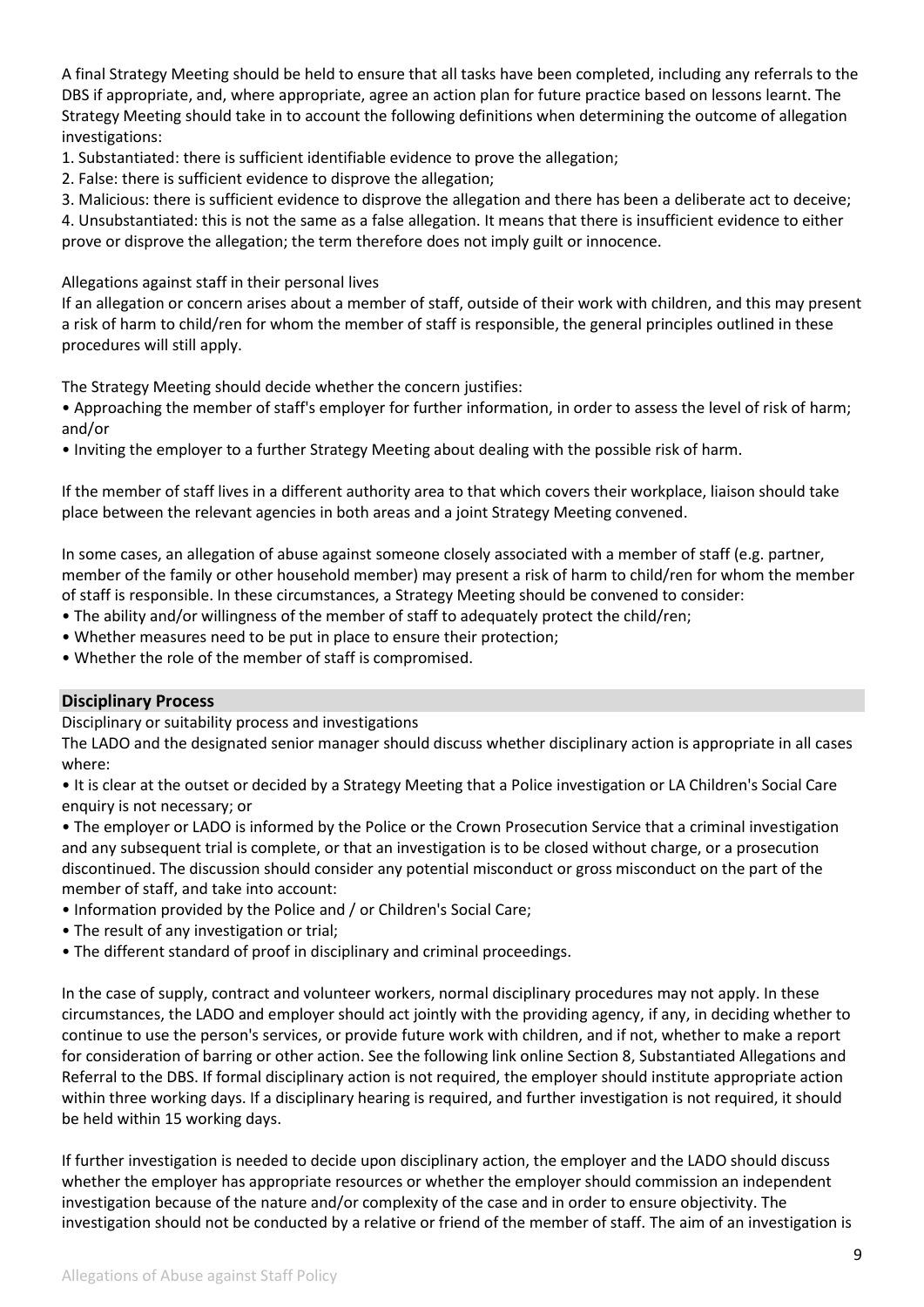to obtain, as far as possible, a fair, balanced and accurate record in order to consider the appropriateness of disciplinary action and / or the individual's suitability to work with children. Its purpose is not to prove or disprove the allegation.

If, at any stage, new information emerges that requires a child protection referral, the investigation should be held in abeyance and only resumed if agreed with LA Children's Social Care and the Police. Consideration should again be given as to whether suspension is appropriate in light of the new information. The investigating officer should aim to provide a report within ten working days. On receipt of the report the employer should decide, within two working days, whether a disciplinary hearing is needed. If a hearing is required, it should be held within 15 working days.

## **Sharing information for disciplinary purposes**

Wherever possible, Police and Children's Social Care should, during the course of their investigations and enquiries, obtain consent to provide the employer and/or regulatory body with statements and evidence for disciplinary purposes. If the Police or CPS decide not to charge, or decide to administer a caution, or the person is acquitted, the Police should pass all relevant information to the employer without delay. If the person is convicted, the Police should inform the employer and the LADO straight away so that appropriate action can be taken.

### **Record Keeping and Monitoring Progress**

### **Record keeping**

Employers should keep a clear and comprehensive summary of the case record on a person's confidential personnel file and give a copy to the individual. The record should include details of how the allegation was followed up and resolved, the decisions reached and the action taken. It should be kept at least until the person reaches normal retirement age or for ten years if longer. The purpose of the record is to enable accurate information to be given in response to any future request for a reference if the person has moved on. It will provide clarification where a future DBS request reveals non convicted information, and will help to prevent unnecessary reinvestigation if an allegation re-surfaces after a period of time. In this sense it may serve as a protector to the individual themselves, as well as in cases where substantiated allegations need to be known about to safeguard future children. Details of allegations that are found to be malicious 'or false' or 'unproven' should be removed from personnel records.

### **Monitoring progress**

The LADO should monitor and record the progress of each case, either fortnightly or monthly depending on its complexity. This could be by way of review Strategy Meetings / Initial Evaluations or direct liaison with the Police, Children's Social Care, or employer, as appropriate. Where the target timescales cannot be met, the LADO should record the reasons. The LADO should keep comprehensive records in order to ensure that each case is being dealt with expeditiously and that there are no undue delays. The records will also assist the LSCB to monitor and evaluate the effectiveness of the procedures for managing allegations and provide statistical information to the Department for Education (DfE) as required. If a Police investigation is to be conducted, the Police should set a date for reviewing its progress and consulting the CPS about continuing or closing the investigation or charging the individual. Wherever possible, this should be no later than four weeks after the Strategy Meeting / Initial Evaluation. Dates for further reviews should also be agreed, either fortnightly or monthly depending on the complexity of the investigation.

## **Unsubstantiated and False Allegations**

Where it is concluded that there is insufficient evidence to substantiate an allegation, the Chair of the Strategy Meeting or initial evaluation should prepare a separate report of the enquiry and forward this to the designated senior manager of the employer to enable them to consider what further action, if any, should be taken. False allegations are rare and may be a strong indicator of abuse elsewhere which requires further exploration. If an allegation is demonstrably false, the employer, in consultation with the LADO, should refer the matter to Children's Social Care to determine whether the child is in need of services, or might have been abused by someone else. If it is established that an allegation has been deliberately invented, the Police should be asked to consider what action may be appropriate.